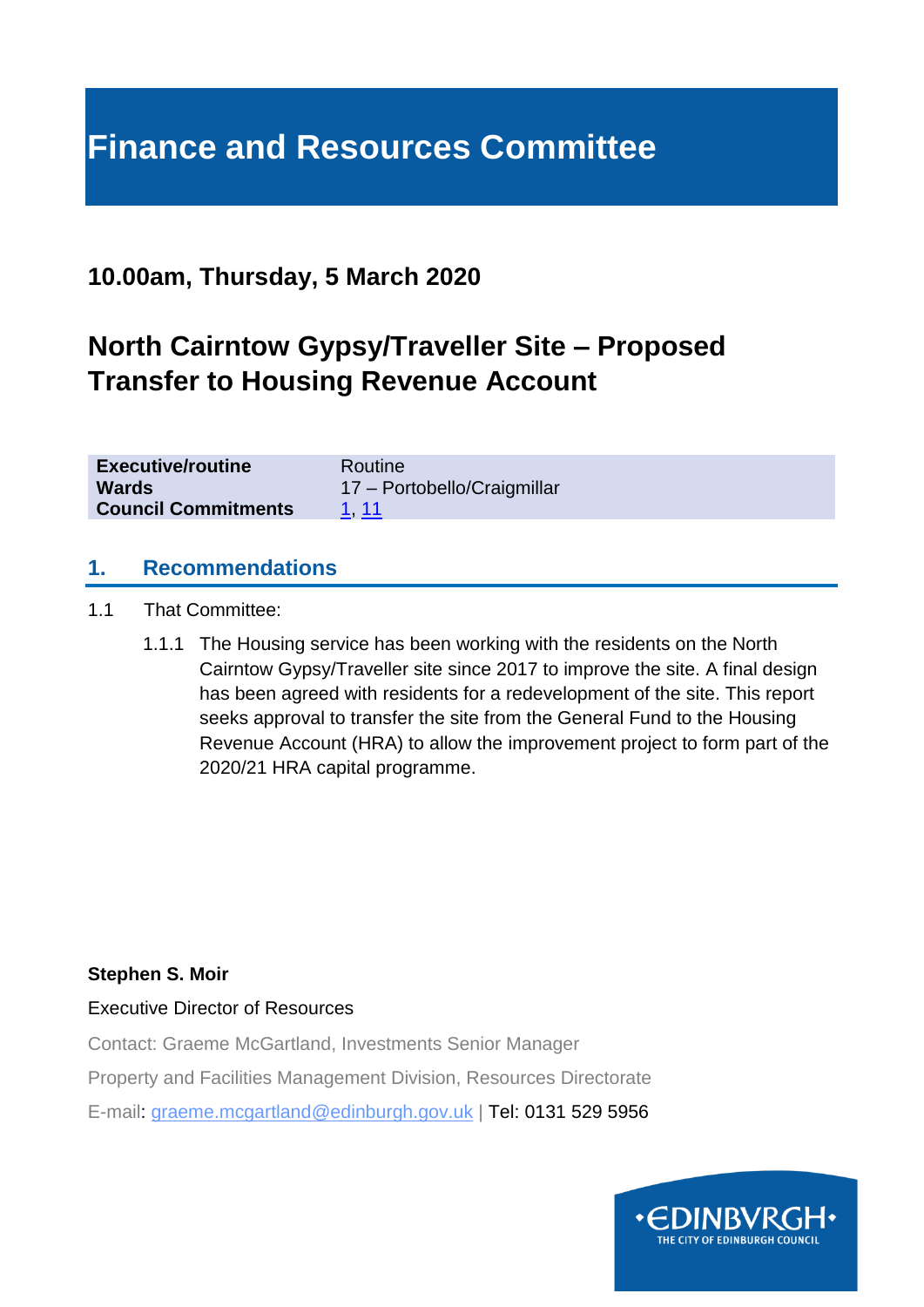**Report**

### **North Cairntow Gypsy/Traveller Site – Proposed Transfer to Housing Revenue Account**

#### **2. Executive Summary**

2.1 The Housing service has been working with the residents of the North Cairntow Gypsy/Traveller site to improve the site since 2017 and a final design has been agreed for a redevelopment of the site. This report seeks approval for the site to transfer from the General Fund to the Housing Revenue Account (HRA) to allow the project to form part of the 2020/21 HRA capital programme.

#### **3. Background**

- 3.1 The North Cairntow site currently provides 20 pitches and extends to approximately 1.94 hectares (4.79 acres) as shown outlined in red on the attached plan.
- 3.2 The Scottish Government published ['Improving Gypsy Traveller Sites –](https://www.gov.scot/publications/improving-gypsy-traveller-sites-guidance-minimum-sites-standards-site-tenants/pages/1/) Guidance [on minimum standards, and site tenants' core rights and responsibilities'](https://www.gov.scot/publications/improving-gypsy-traveller-sites-guidance-minimum-sites-standards-site-tenants/pages/1/) in 2015, which sets out minimum site standards for Gypsy/Traveller sites provided by Local Authorities and Registered Social Landlords.
- 3.3 A [follow-up report](https://www.gov.scot/publications/improving-gypsy-traveller-sites-guidance-minimum-sites-standards-site-tenants-9781788518949/) was published in May 2018, reviewing the progress of social landlords made to meeting the standards set out in the 2015 publication. The North Cairntow site has reported meeting 21 of the 26 indicators at the time, with three indicators non-applicable, one not explicitly stated and one not met (relating to access roads). The progress report also noted that the minimum site standards became part of the Scottish Social Housing Charter.
- 3.4 There has been an increased effort from the local and central governments to improve the lives of the Gypsy/Travellers communities. A [Ministerial Working](https://www.gov.scot/groups/ministerial-working-group-on-gypsy-travellers/)  [Group](https://www.gov.scot/groups/ministerial-working-group-on-gypsy-travellers/) was set up in 2018 to address the inequalities experienced by the Gypsy/Traveller communities in housing, education, health, employment and any cross-cutting issues, such as community cohesion.
- 3.5 A joint action plan ['Improving the lives of Gypsy/Travellers: 2019-2021'](https://www.gov.scot/publications/improving-lives-scotlands-gypsy-travellers-2019-2021/pages/1/) by the Scottish Government and Convention of Scottish Local Authorities (COSLA) was published in October 2019, with commitments to: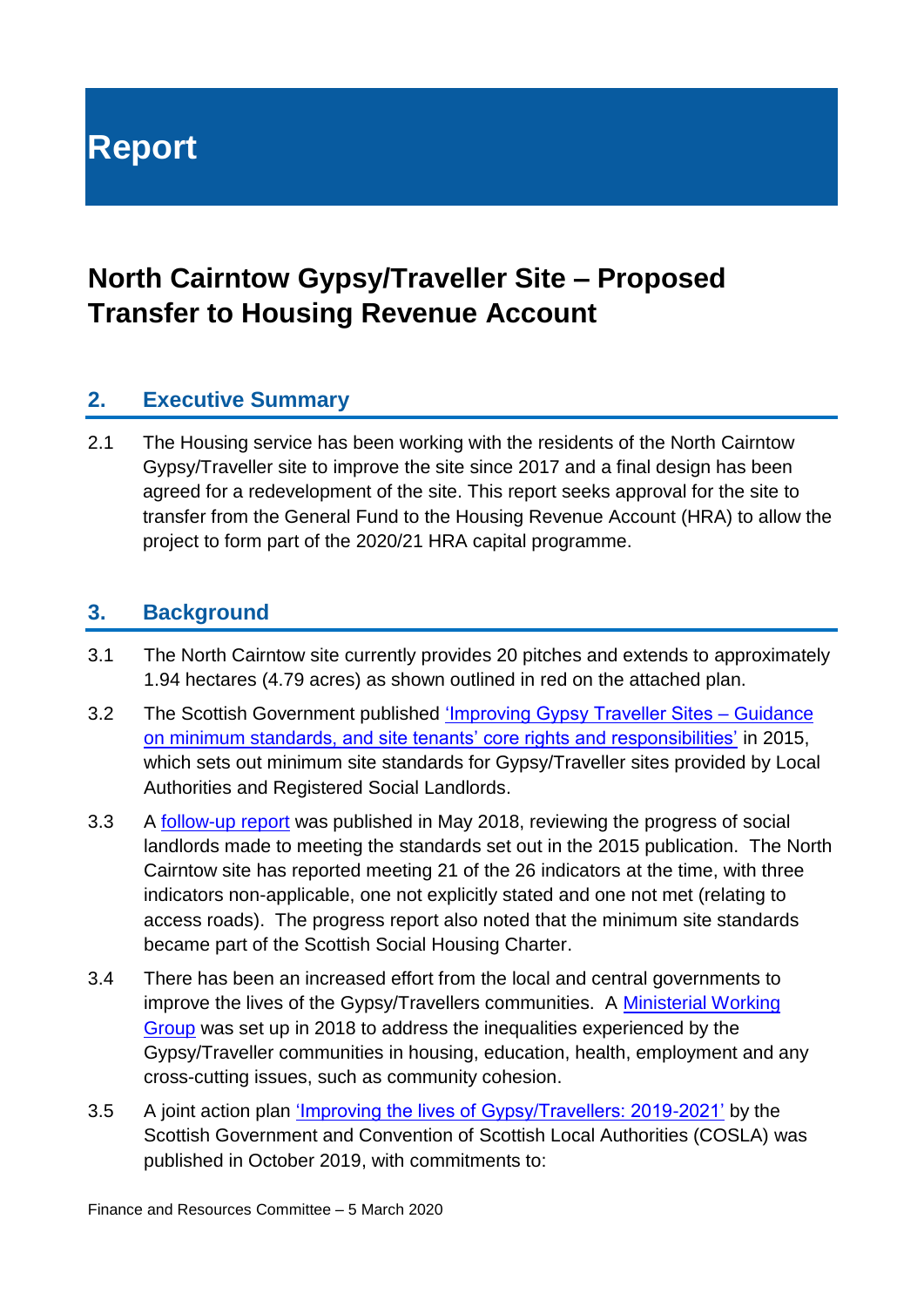- Provide more and better accommodation;
- Improve access to public services;
- Improve incomes in and out of work;
- Tackle racism and discrimination; and,
- Improve Gypsy/traveller representation at national and local level

#### **4. Main report**

- 4.1 Although the property is held on the General Fund, the Housing Service is responsible for the management of the site. This includes letting of the pitches, tenancy management, service charge (rent) collection and managing rent arrears, and repairs and maintenance of the properties on site. A housing officer is responsible for the day-to-day management of the site and has an office on site.
- 4.2 The Housing Service has been working with the residents since 2017 to improve the site conditions. Through regular meetings with the local community on the minimum site standards, feedback from the local survey and joint development of a community hub on site, it became clear that the community was interested in moving to a purpose-built chalet style type of property. Residents and officers have worked together with an architect for a site redesign through a series of consultation sessions.
- 4.3 Final design has now been agreed with the community, with a plan to commence construction on site in 2020/21. The total cost of the improvement project is estimated to be circa £2.3m.
- 4.4 Residents are currently given an occupancy agreement for the use of the pitches and amenity block on site, by paying for a service charge. Upon the completion of the improvement project, residents will be given a Scottish Secure Tenancy and become a Council tenant, by paying rent into the HRA.
- 4.5 In order to align the ownership and management and for the improvement project to become part of the 2020/21 HRA capital programme, it is necessary to transfer the site from the General Fund.

#### **5. Next Steps**

5.1 Following approval of the terms by Finance and Resources Committee, the site will transfer from the General Fund to the Housing Revenue Account, subject to any Ministerial consent that may be required.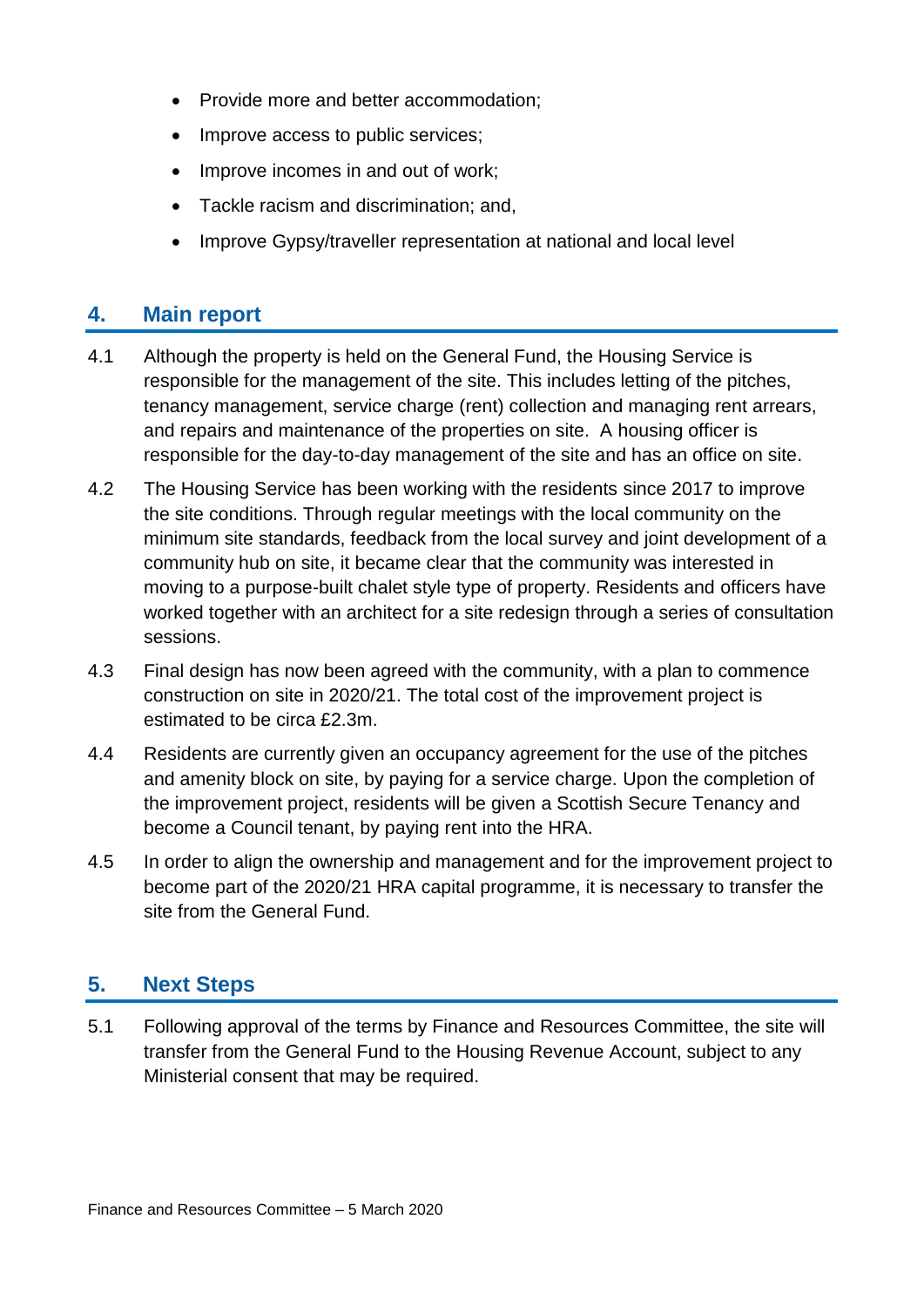#### **6. Financial impact**

- 6.1 The Housing service currently manages a range of tenancy management related activities with no cost impact on the General Fund. Any income generated from service charges is currently collected through the Housing Service.
- 6.2 Upon the completion of the improvement projects, the HRA will receive rental income from the residents/ tenants on site.
- 6.3 The site will transfer at nil value.
- 6.4 The ['Improving the lives of Gypsy/Travellers: 2019-2021'](https://www.gov.scot/publications/improving-lives-scotlands-gypsy-travellers-2019-2021/pages/1/) joint action plan committed a £2 million investment on public sector Gypsy/Traveller sites. The Council can expect a share of this grant funding being made available to local authorities to support the required investment needed to Gypsy/Traveller sites. The grant will be given as General Fund capital grant and the mechanism for making sure this is paid to the HRA will follow the same principle as the Transfer Management of Development Funding (TMDF) grant. The current practice exists where TMDF grant contributes to the HRA in support of new build affordable housing.

#### **7. Stakeholder/Community Impact**

7.1 Ward elected members have been made aware of the recommendations of the report.

#### **8. Background reading/external references**

N/A

#### **9. Appendices**

Appendix 1 - Location Plan